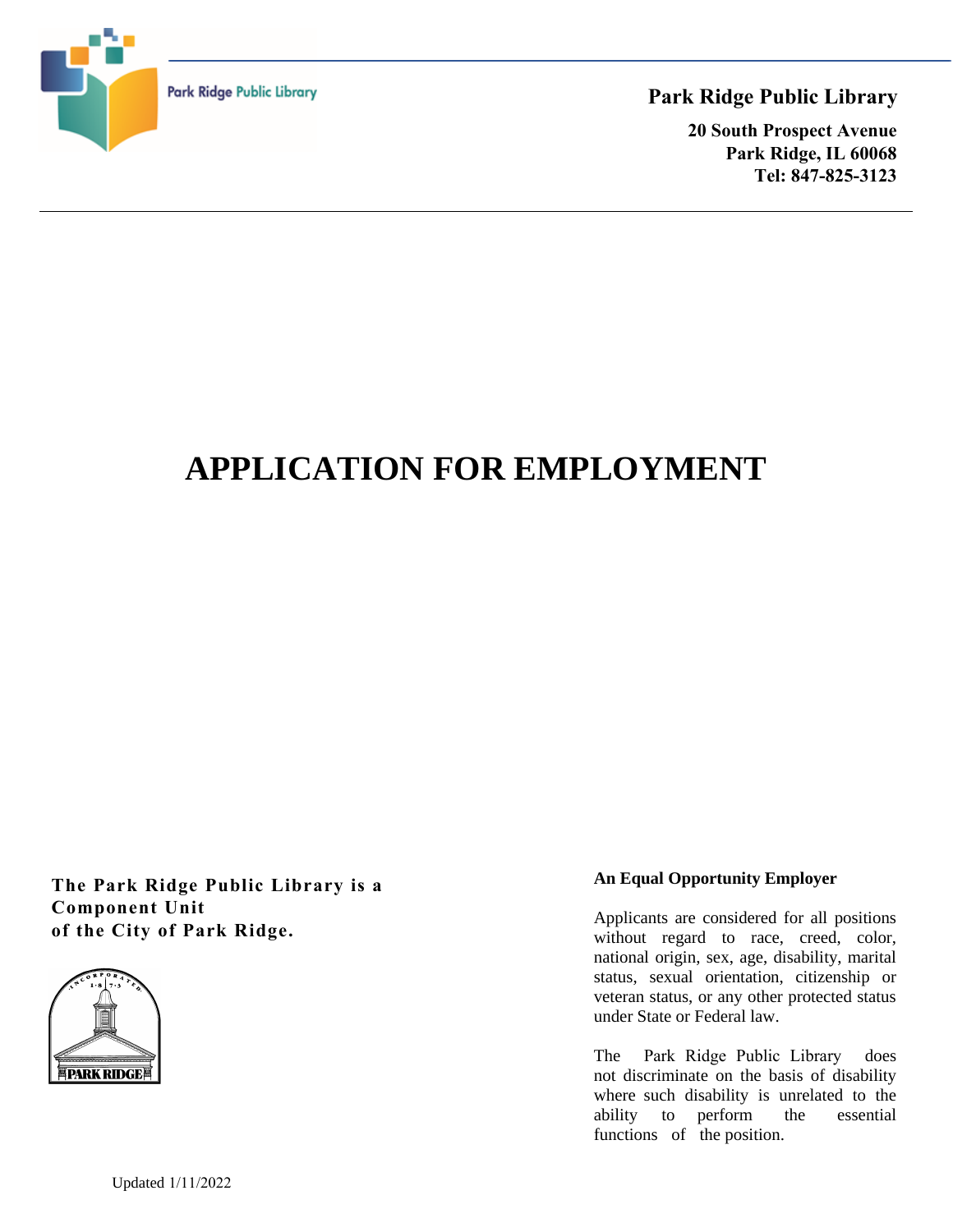#### **Personal Information**

| Full Legal Name: LAST FII<br>FIRST                                                                                                                                                                                            | <b>MIDDLE</b>      |
|-------------------------------------------------------------------------------------------------------------------------------------------------------------------------------------------------------------------------------|--------------------|
|                                                                                                                                                                                                                               |                    |
| Present Address: NO. STREET<br><b>CITY</b><br><b>STATE</b><br>ZIP CODE                                                                                                                                                        |                    |
|                                                                                                                                                                                                                               |                    |
|                                                                                                                                                                                                                               | $\Box_{\text{No}}$ |
|                                                                                                                                                                                                                               |                    |
|                                                                                                                                                                                                                               |                    |
| Email address: Note that the same state of the state of the state of the state of the state of the state of the state of the state of the state of the state of the state of the state of the state of the state of the state |                    |
| <b>Position</b>                                                                                                                                                                                                               |                    |
|                                                                                                                                                                                                                               |                    |
| Position applying for:                                                                                                                                                                                                        |                    |
| <b>Availability</b> $\Box$ Full Time $\Box$ Part Time $\Box$ Seasonal $\Box$ Day & Hours Available:                                                                                                                           |                    |
| □ Holidays □ Nights/Weekends □ Travel                                                                                                                                                                                         |                    |
|                                                                                                                                                                                                                               |                    |
| How were you referred to the Park Ridge Public Library?                                                                                                                                                                       |                    |
|                                                                                                                                                                                                                               |                    |
| Library WeLte Employment Agency Walk-in U Other: ________________________________<br>$\mathsf{L}$                                                                                                                             |                    |
| $\Box$ Yes                                                                                                                                                                                                                    |                    |
| $\Box$ No<br>Have you been previously employed by the Library? When?                                                                                                                                                          |                    |
| What position?                                                                                                                                                                                                                |                    |
| <b>Education</b>                                                                                                                                                                                                              |                    |

|                    | School Names & Locations | Did you graduate? | Course of Study | Degree |
|--------------------|--------------------------|-------------------|-----------------|--------|
| <b>High School</b> |                          |                   |                 |        |
|                    |                          |                   |                 |        |
| College            |                          |                   |                 |        |
|                    |                          |                   |                 |        |
| Graduate School    |                          |                   |                 |        |
|                    |                          |                   |                 |        |
| Business/Trade     |                          |                   |                 |        |
| School             |                          |                   |                 |        |

Do you hold any certifications and/or Licenses? If yes, please list:

Have you served in the Armed Forces? If yes, provide Branch of Service:

Please use the space below to summarize any job-related qualification(s), training, (including military or apprenticeship), computer skills, and/or experience: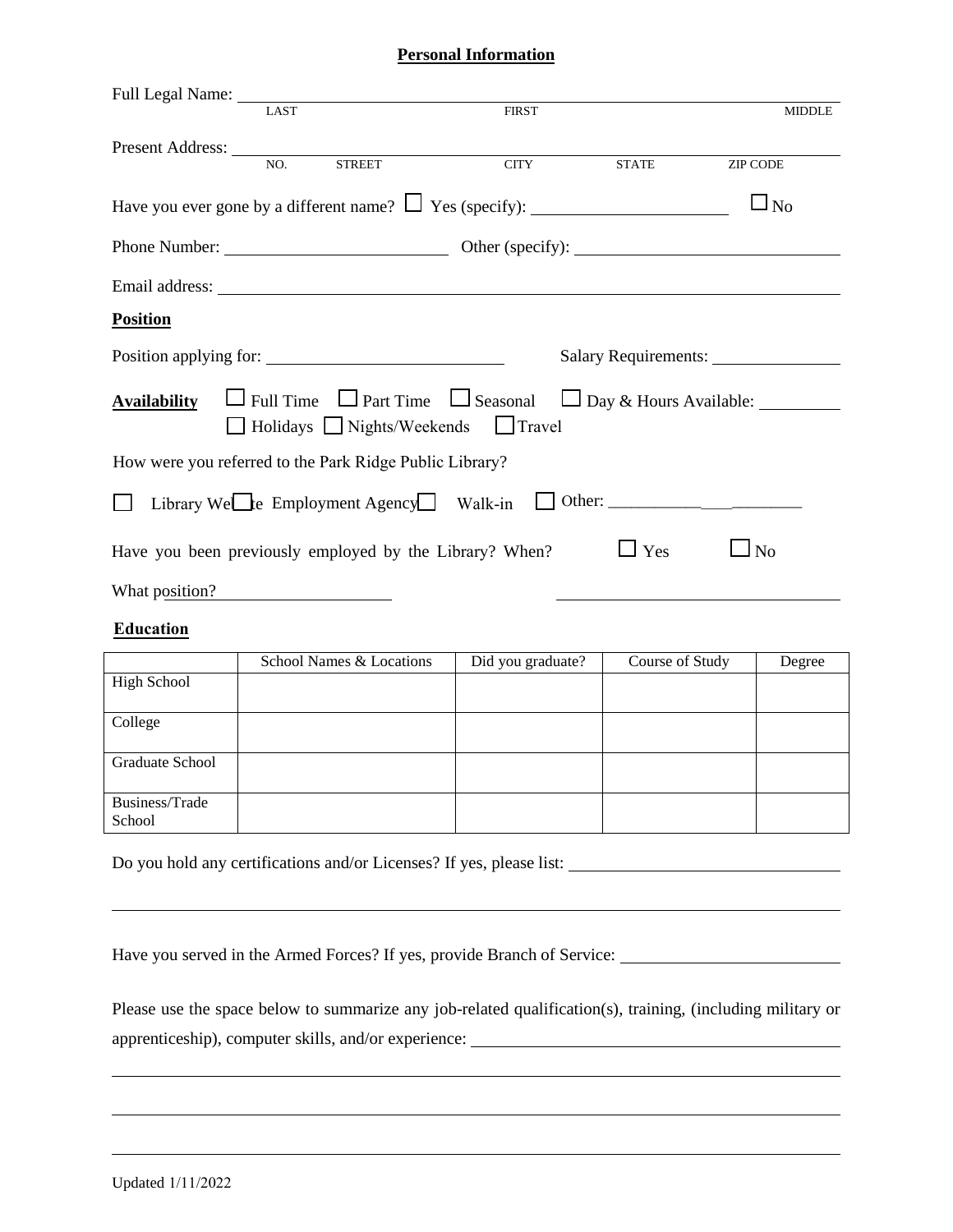**Employment History** (Please begin with most recent employer)

| Name of Company Name of Company                                                                    |                              | Dates employed mm/yr<br>$From \_\_$                                                                                                                                                                                                                                 |
|----------------------------------------------------------------------------------------------------|------------------------------|---------------------------------------------------------------------------------------------------------------------------------------------------------------------------------------------------------------------------------------------------------------------|
|                                                                                                    |                              |                                                                                                                                                                                                                                                                     |
|                                                                                                    |                              |                                                                                                                                                                                                                                                                     |
| May we contact your current supervisor?                                                            | $\Box$ Yes<br>$\Box$ No      |                                                                                                                                                                                                                                                                     |
| Name of Company                                                                                    |                              | Dates employed mm/yr<br>$From \_\_$                                                                                                                                                                                                                                 |
| Description of work and type of business                                                           |                              |                                                                                                                                                                                                                                                                     |
|                                                                                                    |                              |                                                                                                                                                                                                                                                                     |
|                                                                                                    |                              |                                                                                                                                                                                                                                                                     |
| May we contact this supervisor?                                                                    | $\Box$ No<br>$\Box$ Yes      |                                                                                                                                                                                                                                                                     |
|                                                                                                    |                              | Dates employed mm/yr<br>$\begin{tabular}{l} From \begin{tabular}{ c c c } \hline \quad \quad & \quad \quad & \quad \quad \\ \hline \quad \quad & \quad \quad & \quad \quad \\ \hline \quad \quad & \quad \quad & \quad \quad \\ \hline \end{tabular} \end{tabular}$ |
| Description of work and type of business                                                           |                              |                                                                                                                                                                                                                                                                     |
| Your position(s) $\overline{\phantom{a}}$<br><u> 1980 - Johann Stein, fransk politik (d. 1980)</u> |                              | Supervisor's name and title                                                                                                                                                                                                                                         |
| Reason for leaving<br>May we contact this supervisor?                                              | N <sub>o</sub><br>$\Box$ Yes |                                                                                                                                                                                                                                                                     |
|                                                                                                    |                              | Dates employed mm/yr                                                                                                                                                                                                                                                |
|                                                                                                    | Telephone                    | $From \begin{tabular}{ c c } \hline \quad \quad & \quad \quad & \quad \quad \\ \hline \end{tabular}$                                                                                                                                                                |
|                                                                                                    |                              |                                                                                                                                                                                                                                                                     |
|                                                                                                    |                              | Supervisor's name and title                                                                                                                                                                                                                                         |
| Reason for leaving                                                                                 |                              |                                                                                                                                                                                                                                                                     |
| May we contact this supervisor?                                                                    | $\Box$ Yes<br>$\Box$ No      |                                                                                                                                                                                                                                                                     |